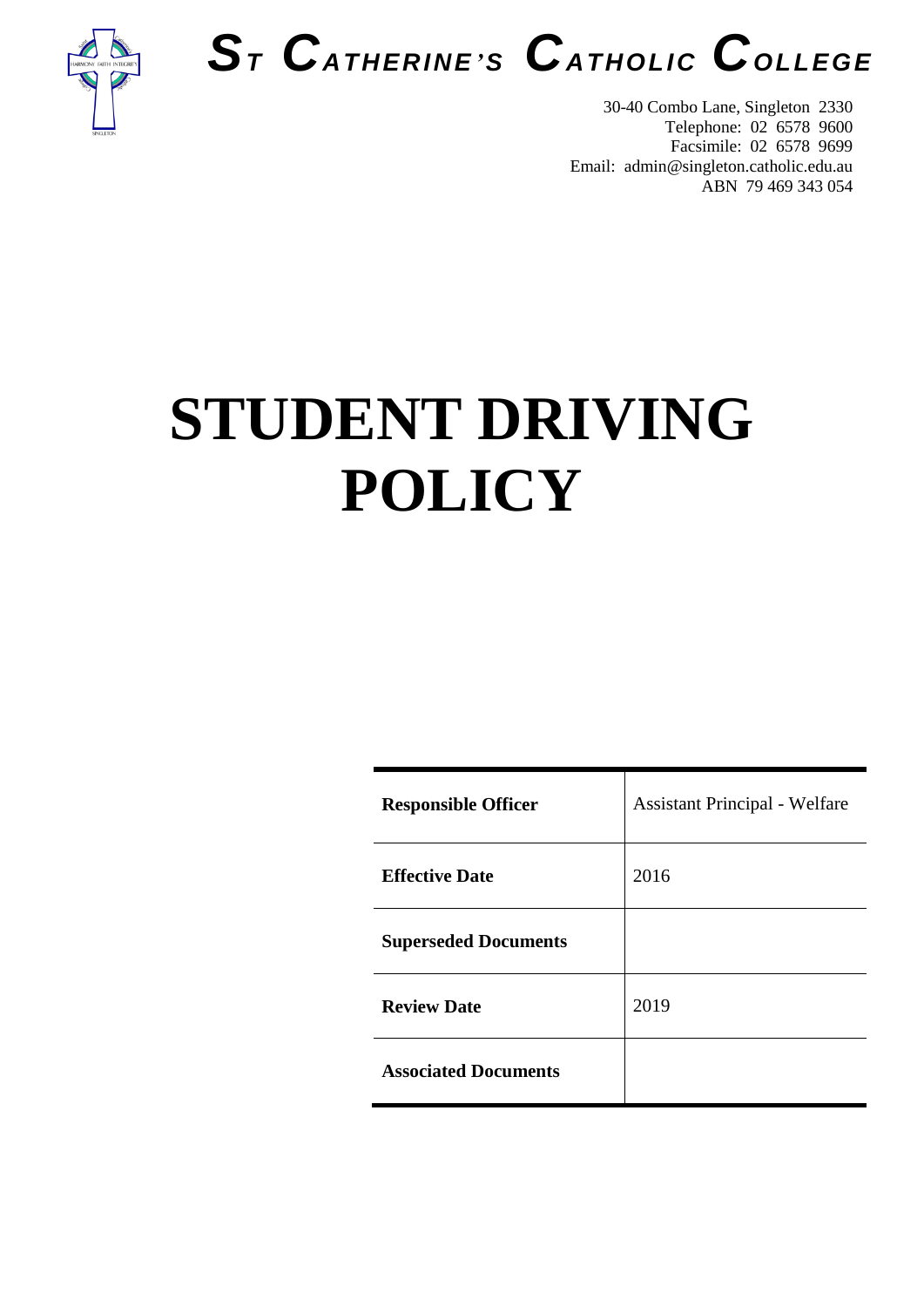### **ST CATHERINE'S CATHOLIC COLLEGE, SINGLETON**

# **STUDENT DRIVING POLICY**

The **Student Driving Policy** is formulated in conjunction with the College Pastoral Care Policy and is designed to ensure the welfare of all members of the College community.

# **AIMS**

- To ensure the College's duty of care is observed.
- To ensure safety for all students.
- To monitor students' travel.

#### **IMPLEMENTATION**

- 1. Students who obtain their driving licence and will be transporting passengers (other than siblings) to and from school in their car need to obtain a College Driver's Pass.
- 2. A copy of the Student Driving Policy and the Agreement Form are available from the Stage 6 Co-ordinator.
- 3. The Policy and Agreement Form are to be read and completed by the student and signed by the student's parent or guardian.
- 4. Passengers will be issued with a copy of The Student Driving Policy (except for siblings) and also need to have the driver's form signed by their parent /guardian.
- 5. The completed Agreement Form is returned to the Stage 6 Co-ordinator where a Driver's Pass is issued to the driver.
- 6. Students are NOT permitted to carry passengers without this process being followed.
- 7. Students are NOT to go to their car during school time (including lunch time) without first seeking permission from the Stage 6 Co-ordinator or an Assistant Principal.
- 8. The Driver's Pass may be issued to transport passengers on a permanent or casual basis.
- 9. Student drivers must agree to the conditions of issue of a Driver's Pass.
- 10. The Driver's Pass must be applied for each calendar year.
- 11. In the event of breaches of the College Driving Policy and Agreement Form, the parents of passengers and the driver will be informed.

# **EVALUATION**

An evaluation of this Policy will occur after an appropriate period of time.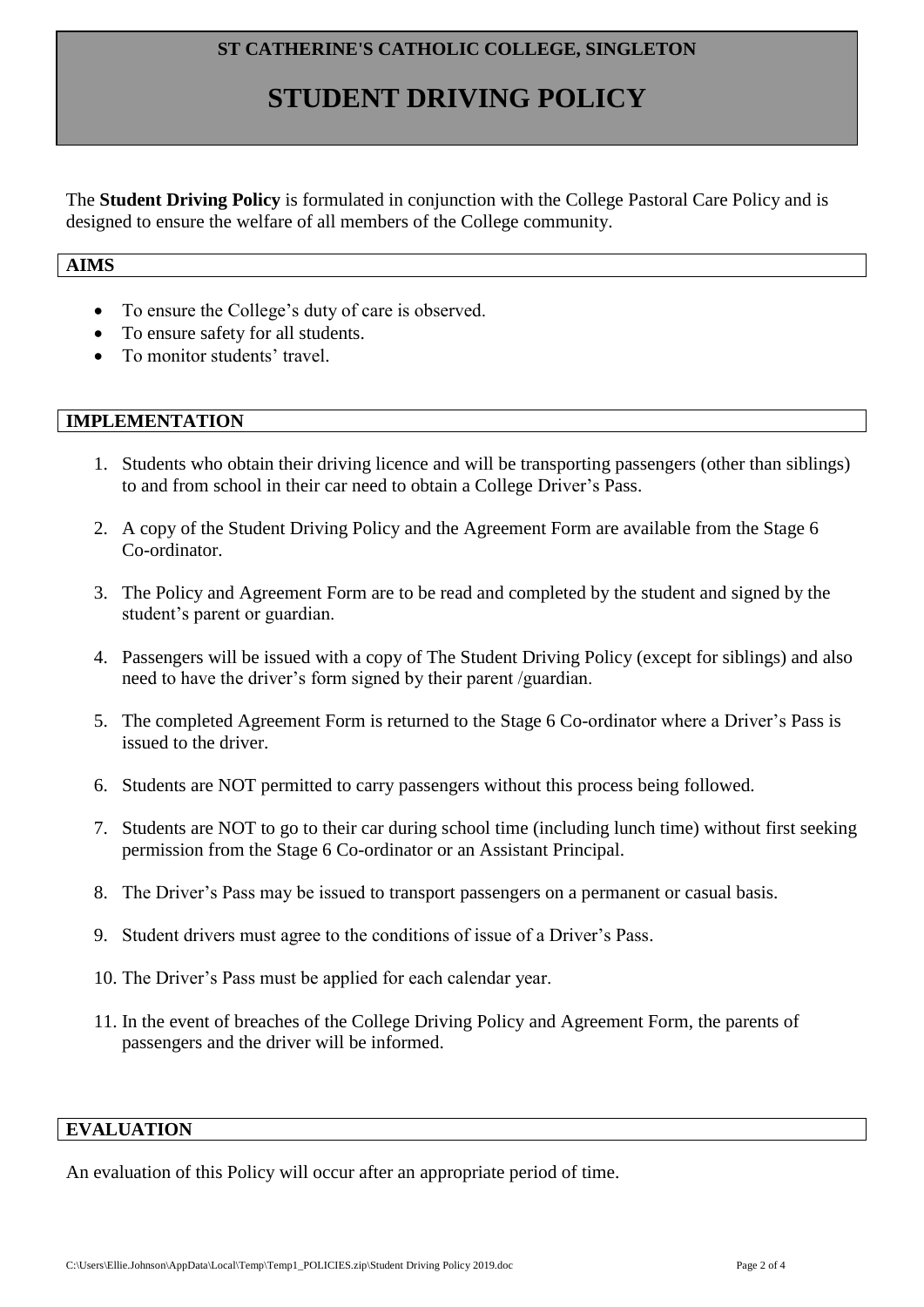



**APPENDIX A**

30-40 Combo Lane, Singleton 2330 Telephone: 02 6578 9600 Facsimile: 02 6578 9699 Email: admin@singleton.catholic.edu.au ABN 79 469 343 054

Date: \_\_\_\_\_\_\_\_\_\_\_\_\_\_\_\_\_\_

#### **DRIVING AGREEMENT FORM**

In the interest of safety for all students, those students who drive cars to school must have written permission to carry passengers. Please sign the Agreement Form below and return it to the Stage 6 Student Co-ordinator as soon as possible. Please note: This form is not required for situations where the passengers are siblings.

#### **DRIVER DECLARATION**

I, \_\_\_\_\_\_\_\_\_\_\_\_\_\_\_\_\_\_\_\_\_\_\_\_\_\_\_\_\_\_\_\_\_\_\_ *(please print)* have read the College Student Driving Policy and agree to the following conditions:

- $\bigcirc$ I will only transport students when written permission from both driver and passenger's guardian/s is obtained.
- $\Longleftrightarrow$ I will not leave the College at lunch time or during study periods without a leave pass.
- I will not go to my car during school hours (including lunch time) without permission.
- I will abide by speed zones, including a 10 kph speed limit in the car park, drive in a safe manner at all  $\bigoplus$ times and ensure my passengers behave in an appropriate manner.
- I will carry my Driver's Pass at all times.  $\blacktriangle$

Student signature: \_\_\_\_\_\_\_\_\_\_\_\_\_\_\_\_\_\_\_\_\_\_\_\_\_\_\_\_ Date: \_\_\_\_\_\_\_\_\_\_\_\_\_\_\_\_\_\_\_\_\_\_\_

Parent signature: \_\_\_\_\_\_\_\_\_\_\_\_\_\_\_\_\_\_\_\_\_\_\_\_\_\_\_\_\_ Date: \_\_\_\_\_\_\_\_\_\_\_\_\_\_\_\_\_\_\_\_\_\_\_

The passengers that I have permission to transport are:

| <b>Driver's Name:</b> | <b>Car Registration:</b>     | $\Box$ Third Party<br><b>Insurance</b>         | Driver's parent<br>signature: |
|-----------------------|------------------------------|------------------------------------------------|-------------------------------|
|                       |                              | ◻<br>Comprehensive<br><b>Insurance</b>         |                               |
| <b>Passengers</b>     | Passenger's parent signature | <b>Temporary pass</b><br><b>Permanent pass</b> | Dates for transport           |
| Tom Green             |                              | Temporary                                      | 3-7 March 2014                |
| <b>Bree Halliday</b>  |                              | Permanent                                      | Terms 1-4 2014                |
|                       |                              |                                                |                               |
|                       |                              |                                                |                               |
|                       |                              |                                                |                               |
|                       |                              |                                                |                               |
|                       |                              |                                                |                               |

Please ensure that this record is updated when any changes are made to the above information.

Upon return of this form, the driver will be issued with a pass outlining the passengers that they can carry on a permanent basis. If a passenger is for one day only a pass for that day will be issued upon receipt of the above permission form.